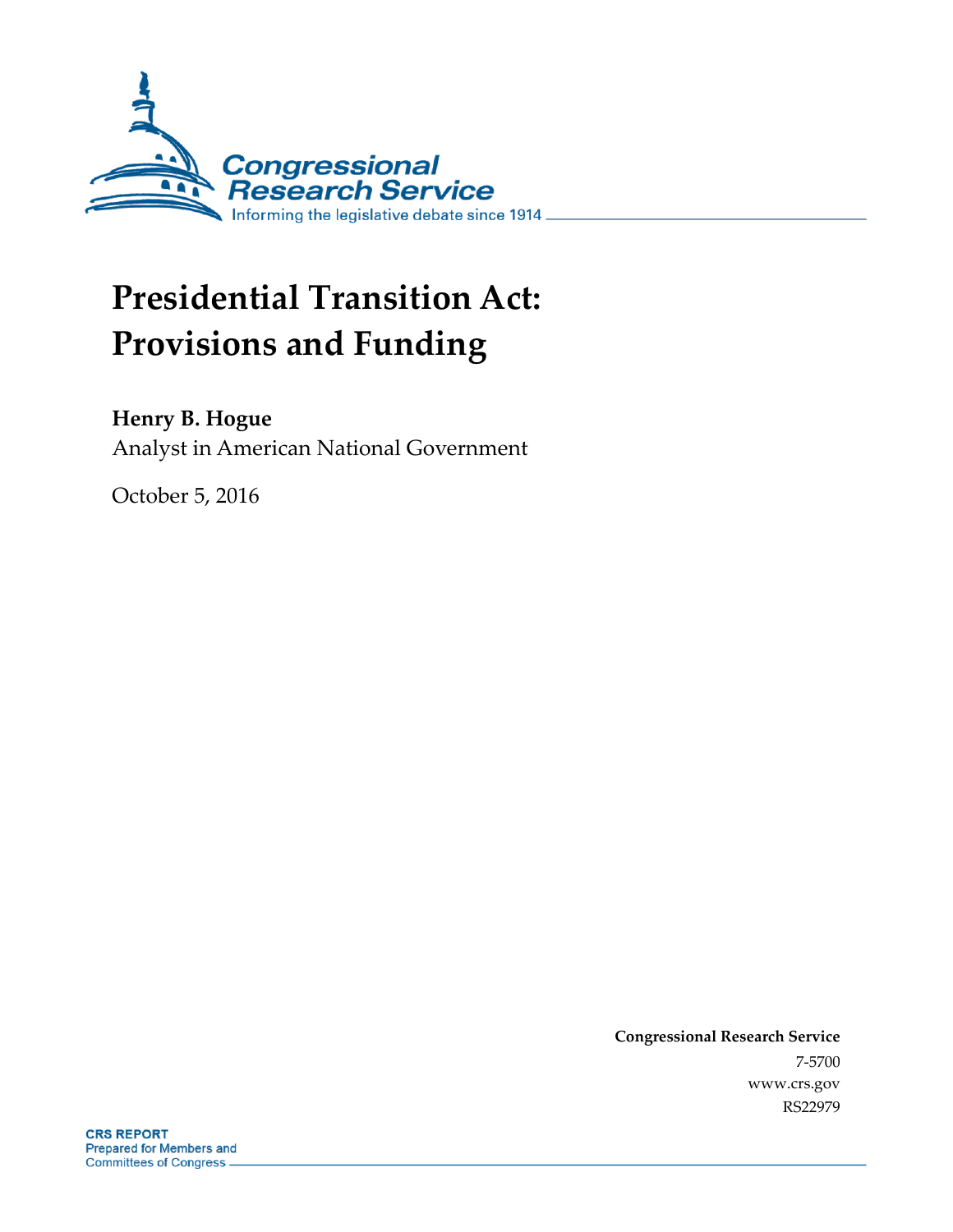## **Summary**

The Presidential Transition Act of 1963 (PTA) authorizes funding for the General Services Administration (GSA) to provide suitable office space, staff compensation, and other services associated with the presidential transition process (3 U.S.C. §102 note). The act has been amended a number of times since 1963 in response to evolving understandings of the proper role of the government in the transition process. Since the 2008-2009 transition, the PTA has been amended twice. The Pre-Election Presidential Transition Act of 2010 (P.L. 111-283) did so by authorizing additional support to eligible candidates for pre-election transition planning. The 2010 act also included related provisions that were not included as part of the PTA at that time. The Edward "Ted" Kaufman and Michael Leavitt Presidential Transitions Improvements Act of 2015 (P.L. 114-136), enacted on March 18, 2016, incorporated some provisions of the 2010 law, with modifications, into the PTA. It also further amended the PTA with additional provisions for pre-election transition support for eligible presidential candidates.

As amended, the PTA directs the President and the incumbent Administration to establish a specified transition-related infrastructure, with some features ongoing and others during a presidential election year only. It also authorizes the provision by the incumbent Administration of certain pre-election transition support for eligible candidates. In addition, the PTA authorizes eligible candidates to fund pre-election transition activities through their campaigns. The statute also establishes a process for designating and preparing career officials who will act as agency leaders during the transition process. It further provides for the negotiation, before the election, of memoranda of understanding between the incumbent President and eligible candidates concerning post-election transition matters. Once the President-elect and Vice President-elect have been ascertained by the GSA Administrator, the PTA authorizes the Administrator to provide, to each President-elect and Vice President-elect, certain facilities, funds, and services, such as office space and payment for office staffs and travel expenses.

In order to receive services and funds under the act, eligible candidates, Presidents-elect, and Vice Presidents-elect are required to adhere to certain transition-related contribution limits and disclosure requirements.

Other provisions of the PTA provide for expedited security clearance processes for transition team members and the incoming President's top appointees.

In general, presidential transition activities under these statutes are coordinated by the General Services Administration (GSA) and the Office of Management and Budget (OMB).

The President's FY2016 budget proposal for GSA included a request for \$13.278 million in funding for activities authorized by the Pre-Election Presidential Transition Act of 2010 in anticipation of the 2016-2017 presidential transition. These requests were endorsed by Congress and included in the Consolidated Appropriations Act, 2016, which was enacted on December 18, 2015 (P.L. 114-113). The President's FY2017 budget proposal for GSA included a request for \$9.5 million for PTA-related activities. The budget request for the Executive Office of the President included \$7.582 million for PTA-related activities "and similar expenses." Each of these two requests was funded at the proposed level in the Continuing Appropriations and Military Construction, Veterans Affairs, and Related Agencies Appropriations Act, 2017.

From enactment of the PTA in 1964 (P.L. 88-277) through the presidential transition of 2008- 2009, much of the PTA-authorized and funded support was provided after the election of the incoming President and Vice President. The pre-election-related provisions enacted in 2010 had effect for the first time during the 2012 presidential election cycle, and those provisions enacted in 2016 will come into effect during the 2016-2017 presidential transition.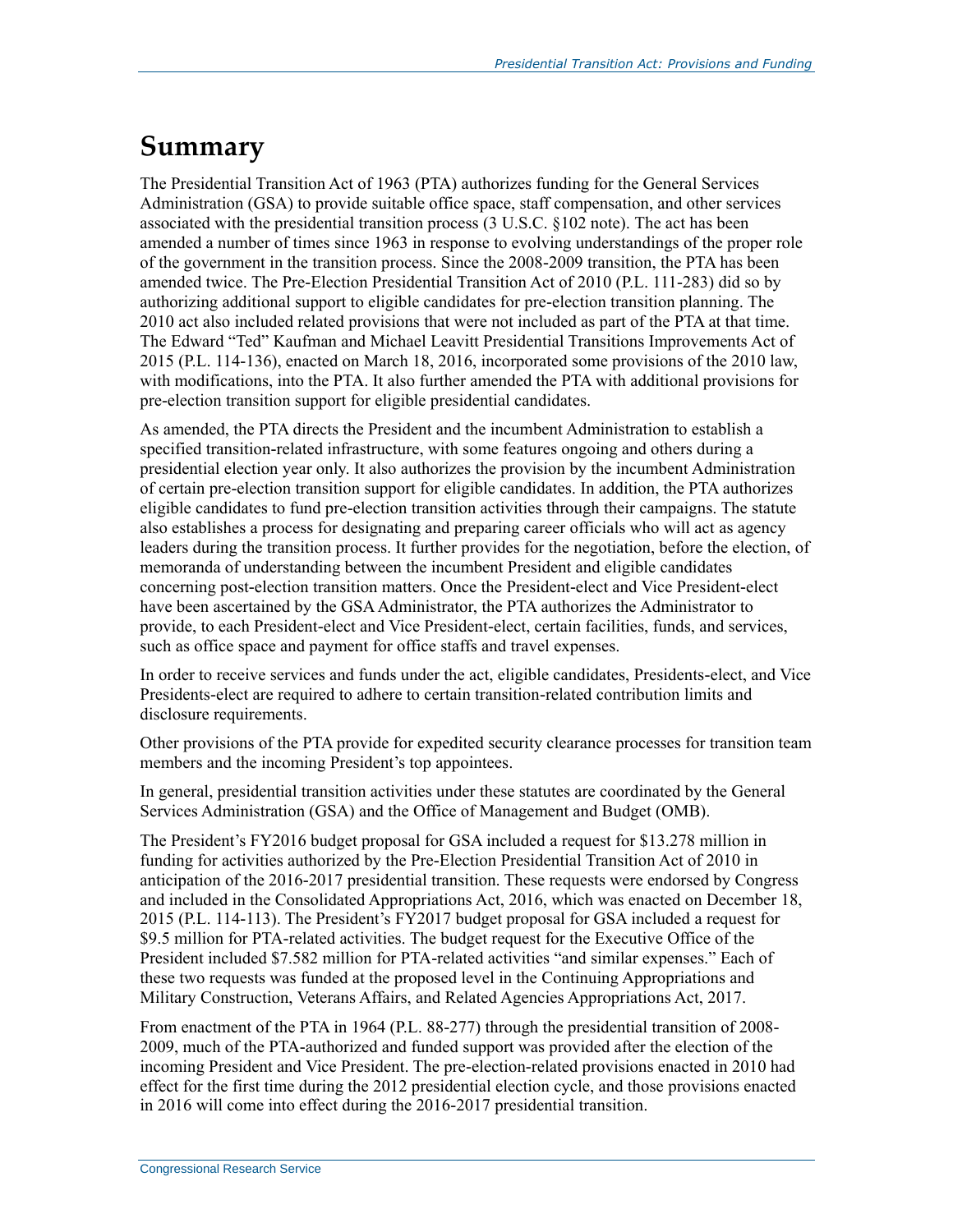## **Contents**

### Contacts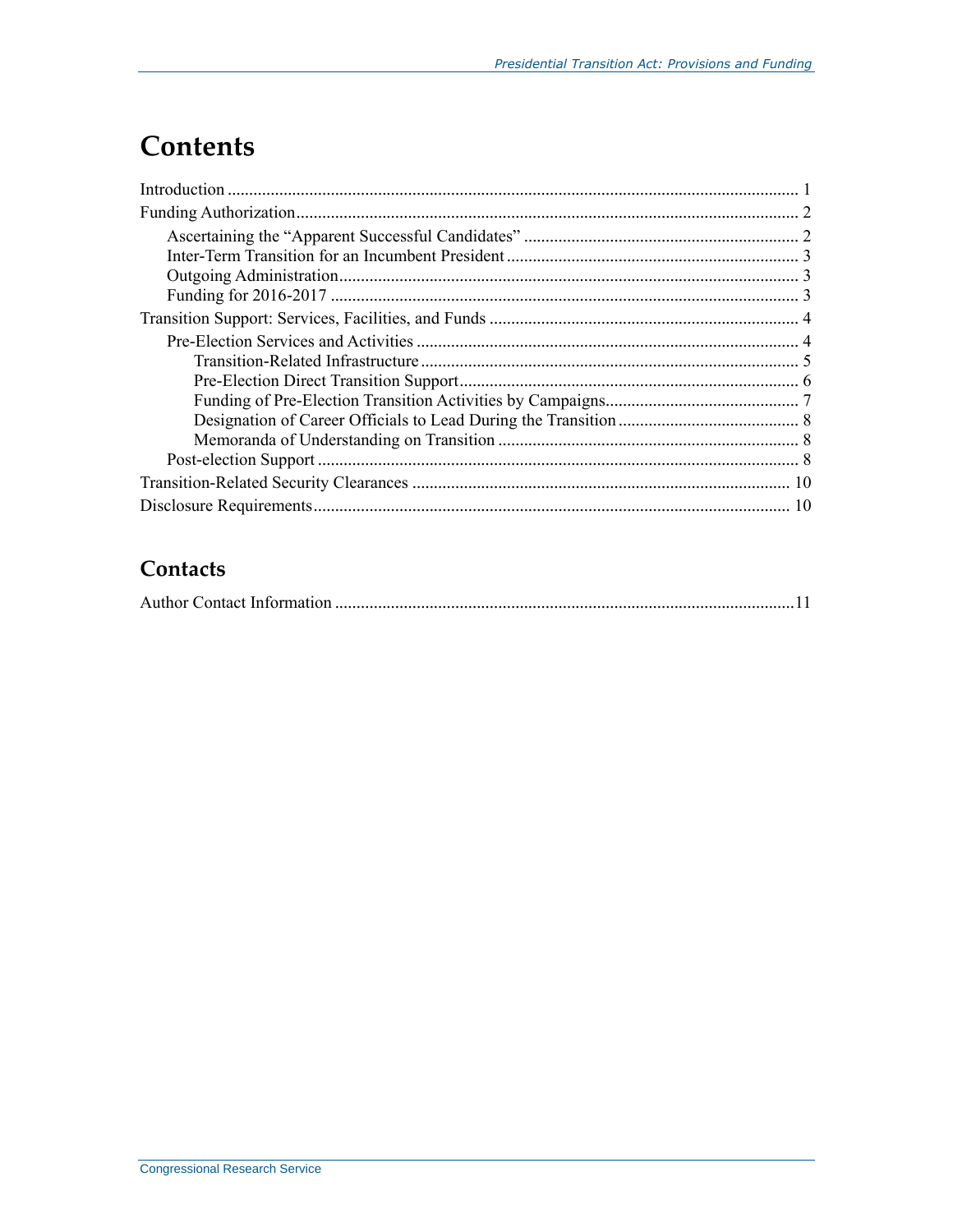## **Introduction**

The constitutional transfer of power and authority from an incumbent American President to a successor is a momentous occasion in American government. In the present day, this transfer of authority is a complex and multi-faceted undertaking, as the outgoing Administration concludes its affairs and the incoming Administration gets organized.

In recent decades, presidential transition activities have begun informally months before the general election; the major candidates usually have asked individuals or small groups to begin to formulate transition plans in the event of an electoral victory. Preparations generally have accelerated after the election, as the attention of the President-elect and his supporters has turned from campaigning to governing. The President-elect and his team have approximately 11 weeks between election day and inauguration day to organize the new Administration, and to make plans for pursuing its policy agenda.<sup>I</sup> The incoming President must also prepare to assume national security and homeland security responsibilities from the incumbent—among a host of other duties and expectations.

While a formal transition process is essential to ensure continuity in the conduct of the affairs of the executive branch, the concept of a federally funded, institutionalized transition process is relatively new. Before enactment of the PTA in  $1964$ ,<sup>2</sup> the methods for transferring information and responsibility between Administrations were developed in an ad hoc fashion. In addition, the political party organization of the incoming President was the primary source of funding for transition expenses.<sup>3</sup> Many facets of presidential transitions continue to be developed anew, according to the preferences and priorities of each outgoing and, in particular, each incoming President. Now, however, the PTA provides a basic framework for funding and support of this process.

From enactment of the PTA in 1964 through the presidential transition of 2008-2009, most PTAauthorized support was provided after the election of the incoming President and Vice President. In the years since, Congress has expanded support for the presidential transition process to include authorization and funding for pre-election activities and support. The Pre-Election Presidential Transition Act of 2010 amended the PTA and included several other provisions to provide additional support to eligible candidates for pre-election transition planning.<sup>4</sup> These provisions had effect for the first time during the 2012 presidential election. The Edward "Ted" Kaufman and Michael Leavitt Presidential Transitions Improvements Act of 2015 (PTIA) enacted on March 18, 2016—incorporated some provisions of the 2010 law, with modifications, into the PTA.<sup>5</sup> It also further amended the PTA with provisions for pre-election transition support for presidential candidates.

 $\overline{a}$  $<sup>1</sup>$  The election day for President falls on the first Tuesday following the first Monday of November of every fourth year,</sup> and inauguration falls on January 20 of the year that follows.

 $2$  This statute was enacted March 7, 1964, but it retained the title "Presidential Transition Act of 1963." For a detailed discussion of presidential transitions preceding this act, see Laurin L. Henry, *Presidential Transitions* (Washington: Brookings Institution, 1960).

<sup>3</sup> U.S. President's Commission on Campaign Costs, *Financing Presidential Campaigns*, April 1962, pp. 23-24.

<sup>4</sup> P.L. 111-283; 124 Stat. 3045.

 $<sup>5</sup>$  P.L. 114-136. See S. 1172 (114<sup>th</sup> Congress; enrolled version.)</sup>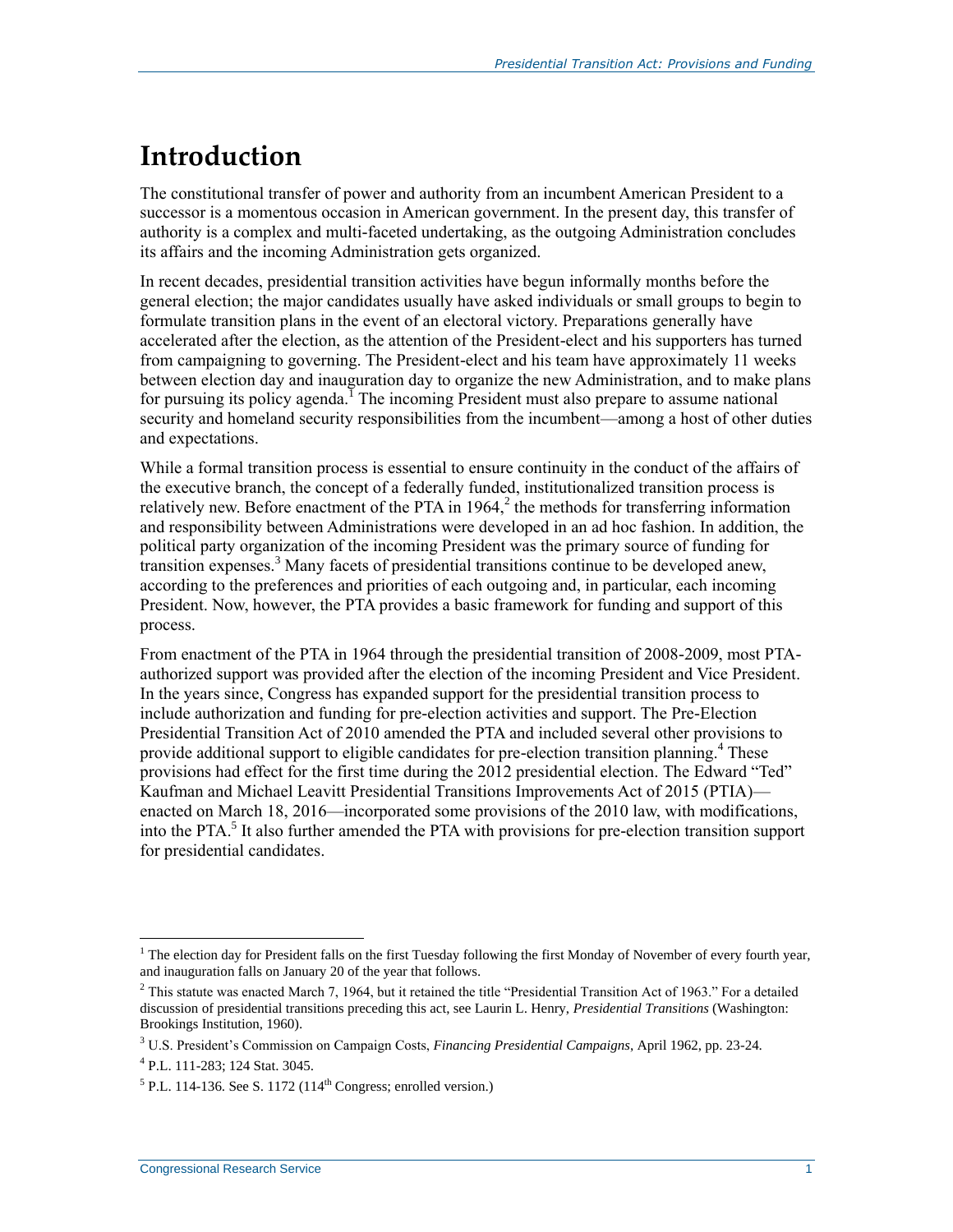## <span id="page-4-0"></span>**Funding Authorization**

Since the PTA was passed in 1964, the funding authorized for its implementation has grown. As originally enacted, the PTA authorized funding not to exceed \$900,000 for any one transition "for carrying out the purposes" of the act.<sup>6</sup> In 1976, this provision was amended to authorize "not more than \$2,000,000 ... for the purposes of providing services and facilities to the President-elect and Vice President-elect" and "not more than \$1,000,000 ... for the purposes of providing services and facilities to the former President and former Vice President."<sup>7</sup> In 1988, this provision was amended once again, and the authorized amounts were increased to \$3.5 million and \$1.5 million, respectively.<sup>8</sup> The 1988 amendments also directed that the "amounts authorized to be appropriated [by these provisions] be increased by an inflation adjusted amount, based on increases in the cost of transition services and expenses which have occurred in the years following the most recent Presidential transition.<sup>59</sup>

Section 4 of the Pre-Election Transition Act of 2010 authorized "such sums as may be necessary to carry out the provisions" of that  $\arct{a}^{10}$ 

A general provision of the PTA authorizes the General Services Administration (GSA) Administrator (Administrator) to spend PTA-authorized funds for the provision of most of the specified "services and facilities ... in connection with ... obligations incurred by the Presidentelect or Vice-President-elect" between the day following the general election and 180 days after the inauguration.<sup>11</sup> As discussed in detail below, a number of exceptions to this general provision authorize expenditures for specified pre-election transition-related services and facilities for "eligible candidates."

The President-elect, Vice President-elect, or eligible candidate (as defined below) may designate an assistant to act on his or her behalf in connection with the support provided by the Administrator under the PTA. Up to 10% of the expenditures under the PTA may be made upon certification by the President-elect, Vice President-elect, or the designated assistant "that such expenditures are classified and are essential to the national security," and that they are consistent with PTA provisions. $^{12}$ 

### **Ascertaining the "Apparent Successful Candidates"**

For the purposes of the PTA, the "President-elect" and "Vice-President-elect" are defined as "the apparent successful candidates for the office of President and Vice President, respectively, as ascertained by the Administrator following the general elections."<sup>13</sup> In the immediate aftermath of the contested November 7, 2000, presidential election, neither candidate was provided with the resources that would be available for the President-elect and Vice President-elect. In testimony before the House Committee on Government Reform, Subcommittee on Government Management, Information, and Technology, Administrator David J. Barram testified: "In this

 $\overline{a}$ 6 P.L. 88-277, §5; 78 Stat. 153, 156.

<sup>7</sup> P.L. 94-499, §a; 90 Stat. 2380.

<sup>8</sup> P.L. 100-398, §2; 102 Stat. 985.

<sup>&</sup>lt;sup>9</sup> Ibid.

<sup>10</sup> P.L. 111-283, §4; 124 Stat. 3049.

<sup>&</sup>lt;sup>11</sup> 3 U.S.C. §102 note; Presidential Transition Act of 1963 [hereinafter cited as PTA], §3(b).

<sup>12</sup> 3 U.S.C. §102 note; PTA, §3(e).

<sup>13</sup> 3 U.S.C. §102 note; PTA, §3(c).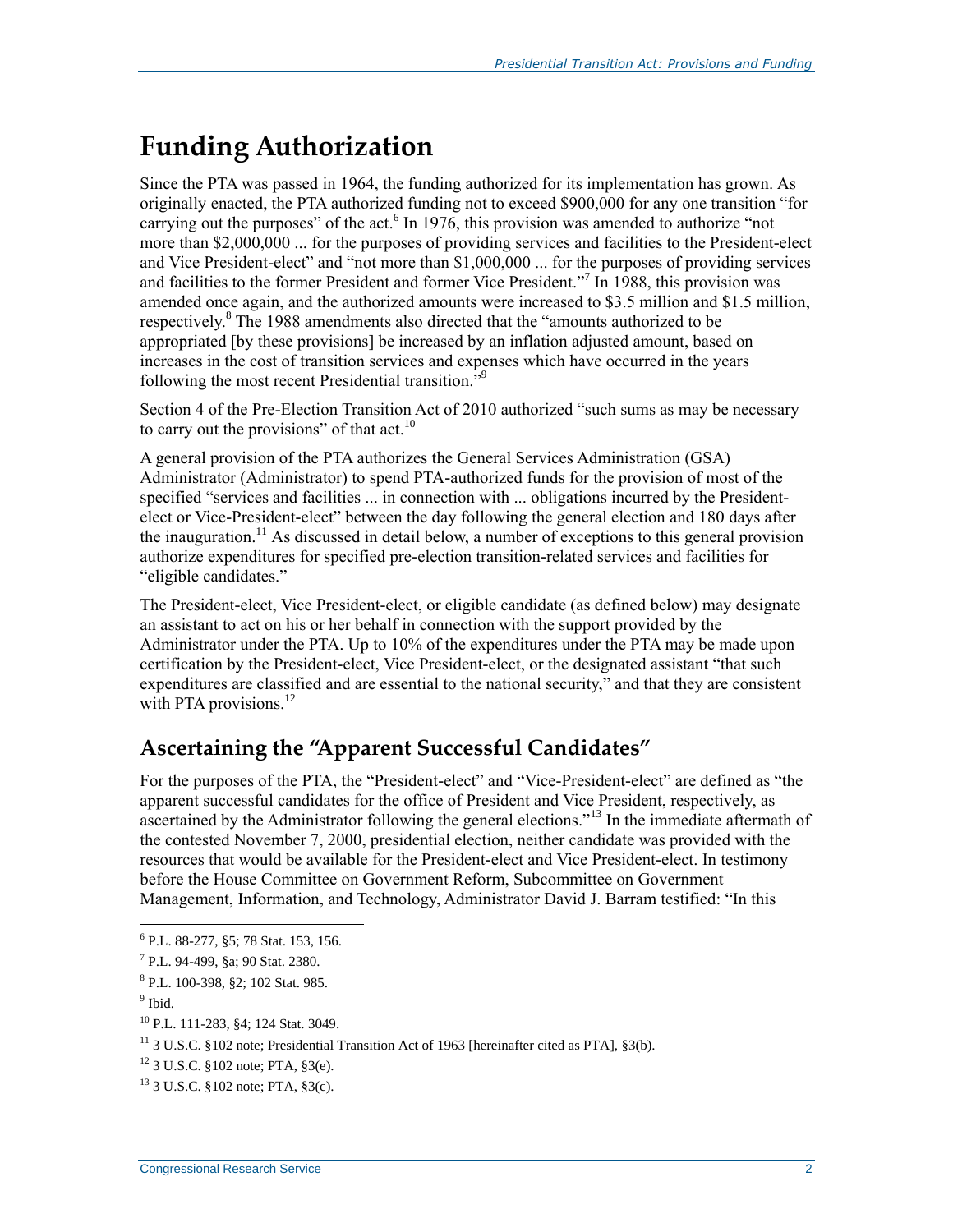unprecedented, incredibly close and intensely contested election, with legal action being pursued by both sides, it is not apparent to me who the winner is. That is why I have not ascertained a President-elect."<sup>14</sup> In his testimony, the Administrator drew on a 1963 House floor debate concerning the PTA, during which a sponsor of the legislation stated that, "in a close contest, the Administrator simply would not make the decision."<sup>15</sup> The GSA Deputy Administrator reportedly provided PTA facilities and funds to the Bush-Cheney transition team on December 14, 2000, the day following Vice President Al Gore's concession speech.<sup>16</sup>

#### **Inter-Term Transition for an Incumbent President**

In the event the President-elect is the incumbent President, or the Vice President-elect is the incumbent Vice President, the PTA prohibits the expenditure of funds for the provision to the incumbent of most services and facilities specified under the act. Any funds appropriated for what turn out to be unneeded purposes are to be returned to the general funds of the Treasury.<sup>17</sup> An exception to this general prohibition was added by PTIA, however. Under such circumstances, certain activities related to training and orientations of "key prospective Presidential appointees" are authorized to be funded.<sup>18</sup>

#### **Outgoing Administration**

The Administrator is also authorized, under the PTA, to provide services and facilities to each outgoing President and Vice President, "for use in connection with winding up the affairs of his office," for a period "not to exceed seven months from 30 days before the date of the expiration of his term of office."<sup>19</sup> In the event that the outgoing Vice President is becoming President, the PTA limits the authorized expenditures in this area.<sup>20</sup>

### **Funding for 2016-2017**

The President's FY2016 budget request for GSA included \$13.278 million in funding for activities authorized by the Pre-Election Presidential Transition Act of 2010 in anticipation of the

 $\overline{a}$ <sup>14</sup> U.S. Congress, House Committee on Government Reform, Subcommittee on Government Management, Information, and Technology, *Transitioning to a New Administration: Can the Next President Be Ready?* hearings, 106<sup>th</sup> Cong., 2<sup>nd</sup> sess., December 4, 2000, (Washington: GPO, 2001), p. 69.

<sup>15</sup> Rep. Dante Fascell, "Presidential Transition Act of 1963," remarks in the House, *Congressional Record,* vol. 109, July 25, 1963, p. 13348.

<sup>&</sup>lt;sup>16</sup> Ben White, "White House Transition: Transition Officials Moving to D.C. Office: Team Gets \$5.3 Million To Ready Administration," *Washington Post*, December 15, 2000, p. A39.

 $17$  3 U.S.C. §102 note; PTA, §3(g).

<sup>&</sup>lt;sup>18</sup> These activities are provided for in 3 U.S.C. §102 note; PTA, §3(a)(8)(A).

<sup>&</sup>lt;sup>19</sup> 3 U.S.C. §102 note; PTA, §5. Other provisions of law provide each former President with an annual lifetime pension, Secret Service protection, and staff and office allowances after the transition period expires. See CRS Report RL34631, *Former Presidents: Pensions, Office Allowances, and Other Federal Benefits*, by Wendy Ginsberg. Other CRS reports related to departing Presidents include CRS Report R40238, *The Presidential Records Act: Background and Recent Issues for Congress*, by Wendy Ginsberg; and CRS Report R41513, *The Presidential Libraries Act and the Establishment of Presidential Libraries*, by Wendy Ginsberg, Erika K. Lunder, and Daniel J. Richardson.

<sup>&</sup>lt;sup>20</sup> 3 U.S.C. §102 note; PTA, §7(a)(2). The provision stipulates that "not more than \$1,500,000 may be appropriated for the purposes of providing services and facilities to the former President and former Vice President ..., except that any amount appropriated ... in excess of \$1,250,000 shall be returned to the general fund of the Treasury in the case where the former Vice President is the incumbent President."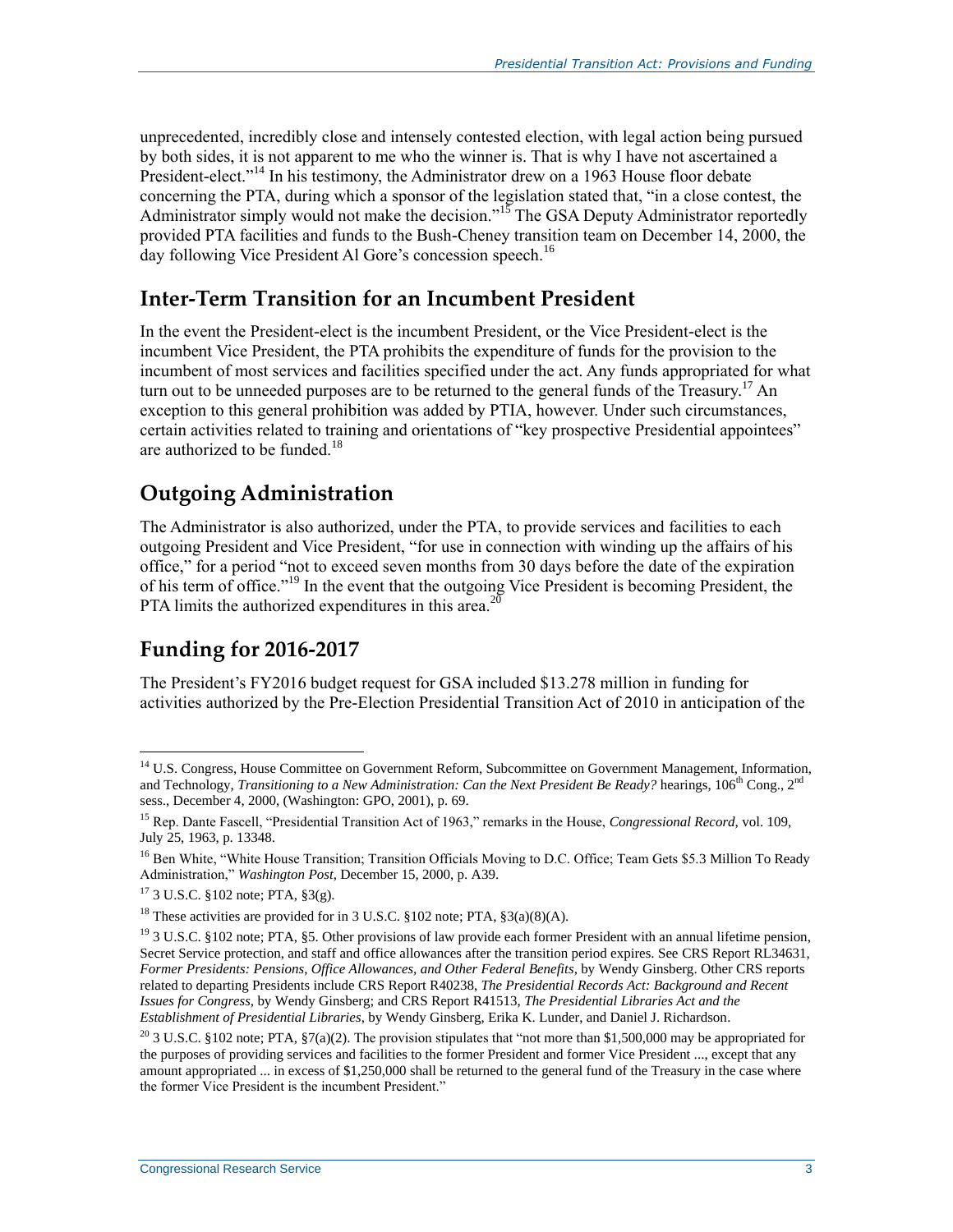2016-2017 presidential transition.<sup>21</sup> These recommendations were endorsed by Congress and included in the Consolidated Appropriations Act, 2016, which was enacted on December 18,  $2015^{22}$ 

The President's FY2017 budget request for GSA included \$9.5 million for PTA-related activities.<sup>23</sup> Of this sum, not more than \$1 million was to be used for training and orientation activities under specified provisions of the act. The budget request for the Office of Administration in the Executive Office of the President included \$7.582 million for PTA-related activities "and similar expenses."<sup>24</sup> These funds were requested "for costs of processing of records of the departing President and Vice President under the Presidential Records Act for transfer to the National Archives and Records Administration and other transition-related administrative expenses." Each of these two requests was funded at the proposed level in the Continuing Appropriations and Military Construction, Veterans Affairs, and Related Agencies Appropriations Act, 2017.<sup>25</sup>

A Congressional Budget Office cost estimate for the Senate version of the bill that became the Edward "Ted" Kaufman and Michael Leavitt Presidential Transitions Improvements Act of 2015 estimated that its implementation would cost less than \$500,000 over the next five years.<sup>26</sup>

### **Transition Support: Services, Facilities, and Funds**

### **Pre-Election Services and Activities**

As discussed below, the PTA, as amended, includes a number of provisions related to the preelection portion of the presidential transition. It directs the President and the incumbent Administration to establish a specified transition-related organizational infrastructure, with some features ongoing and others operational during a presidential election year only. The PTA also authorizes the incumbent Administration to provide certain pre-election transition support for eligible candidates (as defined below). In addition, the PTA authorizes eligible candidates to fund pre-election transition activities through their campaigns. The statute also establishes a process for designating and preparing career officials who will likely act as agency leaders during the transition process. It further provides for the negotiation, before the election, of memoranda of understanding between the incumbent President and eligible candidates concerning post-election transition matters.

For purposes of the act, *eligible candidate* is defined as "a candidate of a major party [as defined in 26 U.S.C. §9002(6)] for President or Vice-President of the United States; and ... any other

<sup>21</sup> U.S. Office of Management and Budget, *Budget of the U.S. Government, Fiscal Year 2016—Appendix* (Washington: GPO, 2015), pp. 1159-1160.

<sup>&</sup>lt;sup>22</sup> P.L. 114-113. See H.R. 2029 (114<sup>th</sup> Congress; enrolled version), pp. 213-214.

<sup>23</sup> U.S. Office of Management and Budget, *Budget of the U.S. Government, Fiscal Year 2017—Appendix* (Washington: GPO, 2016), pp. 1178-1179.

<sup>24</sup> U.S. Office of Management and Budget, *Budget of the U.S. Government, Fiscal Year 2017—Appendix* (Washington: GPO, 2016), pp. 1161-1162.

<sup>&</sup>lt;sup>25</sup> H.R. 5325, enrolled version  $(114^{th}$  Congress), §§125, 126.

<sup>26</sup> U.S. Congressional Budget Office, S. 1172 *Edward "Ted" Kaufman and Michael Leavitt Presidential Transitions Improvements Act of 2015,* cost estimate, June 16, 2015, p. 1*,* at https://www.cbo.gov/publication/50315.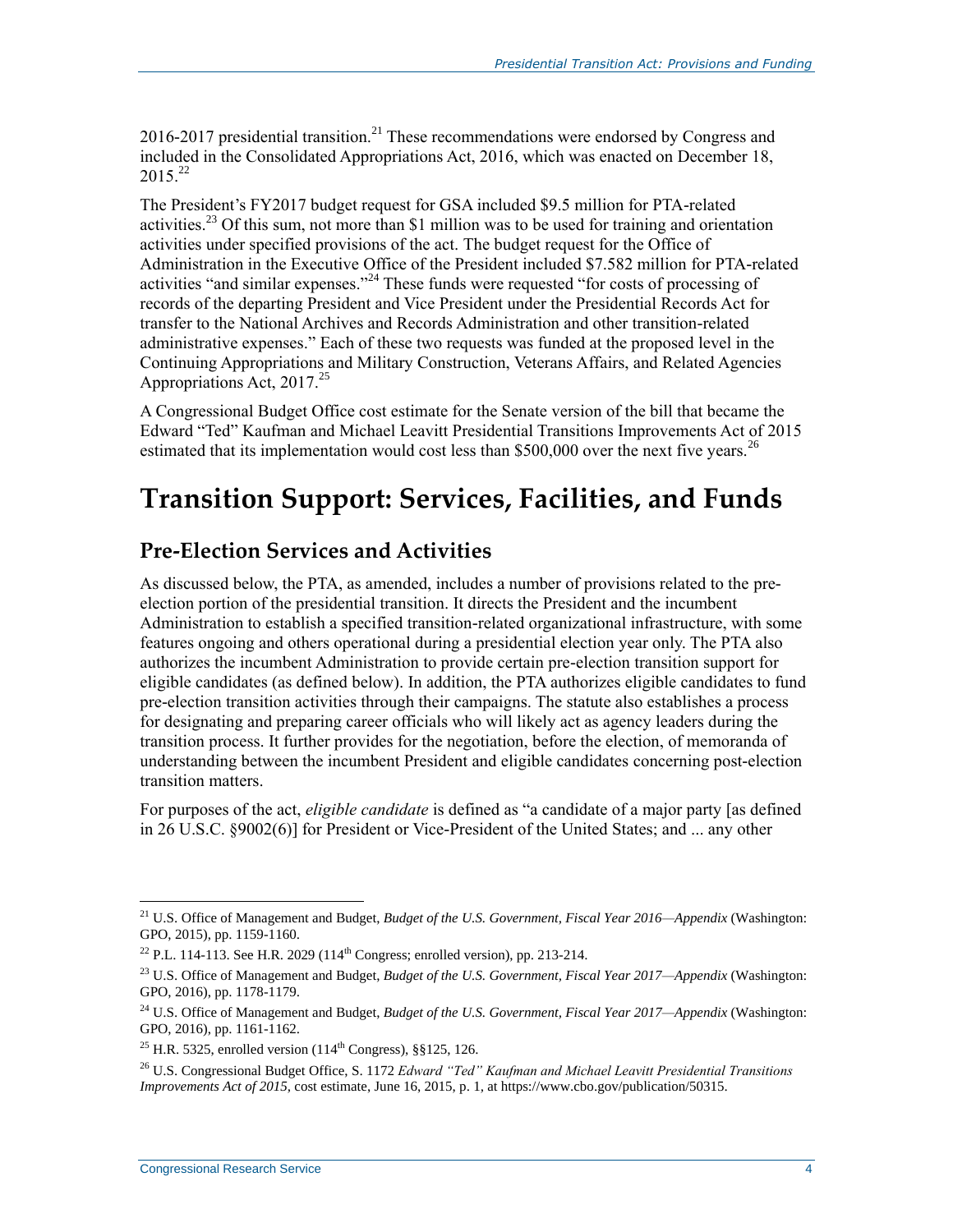candidate who has been determined by the Administrator to be among the principal contenders for the general election to such offices."<sup>27</sup>

In general, pre-election transition support is to be provided equally to eligible candidates, without regard to political affiliation.<sup>28</sup>

#### **Transition-Related Infrastructure**

The PTA directs the President, in general, to "take such actions as the President determines necessary and appropriate to plan and coordinate activities by the Executive branch ... to facilitate an efficient transfer of power."<sup>29</sup> More specifically, the law directs the President to establish and operate, as specified, a White House transition coordinating council and an agency transition directors council (described in detail below).

The statute directs the Administrator to designate a senior career GSA official to be the Federal Transition Coordinator (FTC). The FTC is to carry out transition-related functions assigned to GSA, to coordinate transition planning across federal agencies, to ensure agency compliance with transition-related planning and reporting requirements, and to act as liaison to eligible candidates.<sup>30</sup>

The President is to establish the White House transition coordinating council no later than early May of the presidential election year. This council is tasked with providing guidance to federal agencies and the FTC on transition preparations, facilitating communication between eligible candidates' representatives and senior officials in the agencies and in the Executive Office of the President (EOP), and preparing and hosting interagency emergency preparedness and response exercises. The members of this council are to include senior executive branch officials, the FTC, eligible candidates' representatives (in an advisory capacity), and others, as the President deems appropriate. $31$ 

The agency transition directors council established by the President is required to meet not less than once per year but "on a regular basis as necessary" beginning in early May of a presidential election year. The PTA tasks this council with a number of duties, including assisting the FTC, facilitating the assembly of transition-related briefing materials, and ensuring preparation of career officials to lead federal agencies on an interim basis during the transition. The FTC and the Deputy Director for Management of the Office of Management and Budget (OMB) are to serve as co-chairpersons of the council. Other members include senior EOP officials, senior representatives of federal agencies, and—during a presidential election year—eligible candidates' representatives.<sup>32</sup>

The Administrator is also directed to prepare a report not later than a year before a presidential election summarizing modern presidential transition activities. This report is to include a

<sup>27</sup> 3 U.S.C. §102 note; PTA, §3(h)(4). The *U.S. Code* section cited, 26 U.S.C. §9002(6), states: "The term 'major party' means, with respect to any presidential election, a political party whose candidate for the office of President in the preceding presidential election received, as the candidate of such party, 25 percent or more of the total number of popular votes received by all candidates for such office." This section of the PTA also provides further guidance to the Administrator about how he or she would identify such an "other candidate ... among the principal contenders."

 $28$  3 U.S.C. §102 note; PTA, §4(h).

 $^{29}$  3 U.S.C. §102 note; PTA, §4(b).

<sup>30</sup> 3 U.S.C. §102 note; PTA, §4(c).

 $31$  3 U.S.C. §102 note; PTA, §4(d).

<sup>32</sup> 3 U.S.C. §102 note; PTA, §4(e).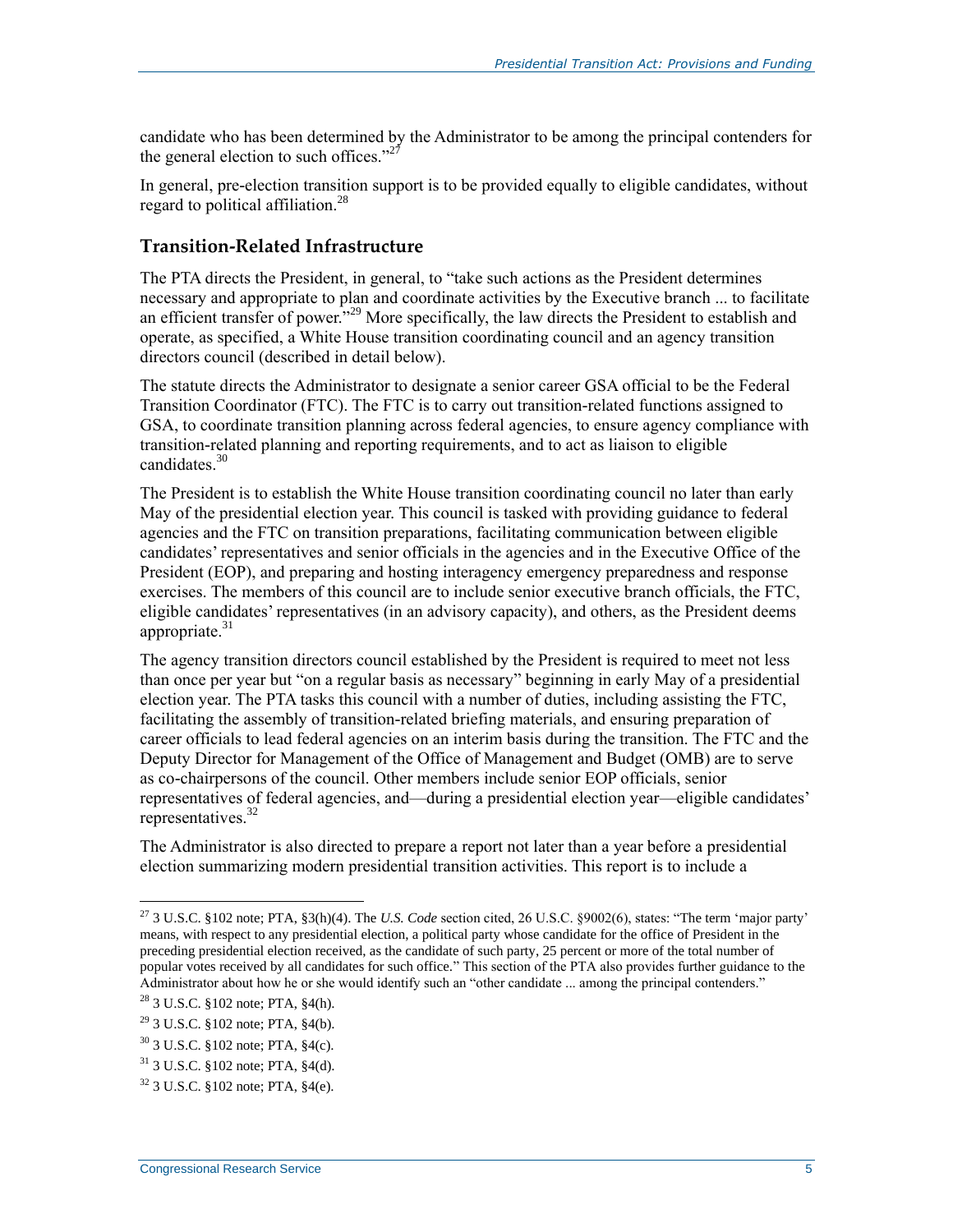bibliography of transition-related resources. It is to be released to the public, generally, as well as to eligible candidates, specifically. $33$ 

The incumbent President, acting through the FTC, is required to report to Congress on preelection presidential transition preparations twice: once at six and again at three months before the election. $34$ 

#### <span id="page-8-0"></span>**Pre-Election Direct Transition Support**

The PTA, as amended, authorizes the incumbent Administration to provide certain pre-election support transition support to eligible candidates.

The statute provides for consultation between the Administrator and "any President-elect, Vice President-elect, or eligible candidate ... to develop a systems architecture plan for the computer and communications systems of the candidate," including human resource management system software compatible with that of the incumbent and likely to be used by the President-elect and Vice President-elect.<sup>35</sup> The aim of this consultation is "to coordinate a transition to Federal systems if the candidate is elected."

Other services and facilities authorized for eligible candidates include office space, appropriate furnishings, office equipment, communications services, and printing and binding.<sup>36</sup> The Administrator is required to notify eligible candidates of the availability of these resources.<sup>37</sup> Where services and facilities are provided to an eligible candidate, certain conditions apply. The Administrator shall (1) determine the location of any office space, (2) ensure the security of computers or communications services, and (3) offer information and other assistance equally to all eligible candidates. Candidates may use these resources only to prepare for a potential transition.<sup>38</sup> A candidate is entitled to these services and facilities up to the date the "apparent successful candidates for the office of President and Vice President" have been determined.<sup>39</sup> (See ["Funding Authorization"](#page-4-0) above, for discussion of this determination process.)

The PTA requires the Administrator also to notify eligible candidates of certain services made available under the Intelligence Reform and Terrorism Prevention Act of 2004.<sup>40</sup> The 2004 act directs the Office of Personnel Management to provide a list of presidentially appointed positions to each major party candidate not later than 15 days after his or her nomination. The same list is to go to other eligible candidates thereafter.<sup>41</sup> A second provision of the 2004 act pertains to expedited security clearances for transition team members.<sup>42</sup>

 $33$  3 U.S.C. §102 note; PTA, §3(h)(1)(C). The Administrator is required to release this report to eligible candidates together with a notice regarding available services and facilities. In general, this notice is to be provided within three business days of the last nominating convention. 3 U.S.C. §102 note; PTA, §3(h)(1)(B). The Administrator is to make the report generally available to the public "promptly."

<sup>34</sup> 3 U.S.C. §102 note; PTA, §4(i).

 $35$  3 U.S.C. §102 note; PTA, §3(a)(10).

<sup>36</sup> 3 U.S.C. §102 note; PTA, §3(h)(2).

 $37$  3 U.S.C. §102 note; PTA, §3(h)(1). In general, this notice is to be provided within three business days of the last nominating convention.

<sup>38</sup> 3 U.S.C. §102 note; PTA, §§3(h)(2)(A), 3(h)(2)(C).

<sup>39</sup> 3 U.S.C. §102 note; PTA, §3(h)(2)(D).

 $^{40}$  3 U.S.C. §102 note; PTA, §3(h)(1)(A).

<sup>41</sup> 5 U.S.C. §1101 note.

<sup>&</sup>lt;sup>42</sup> This provision, which was amended by the Pre-Election Presidential Transition Act of 2010 (P.L. 111-283; 124 Stat. (continued...)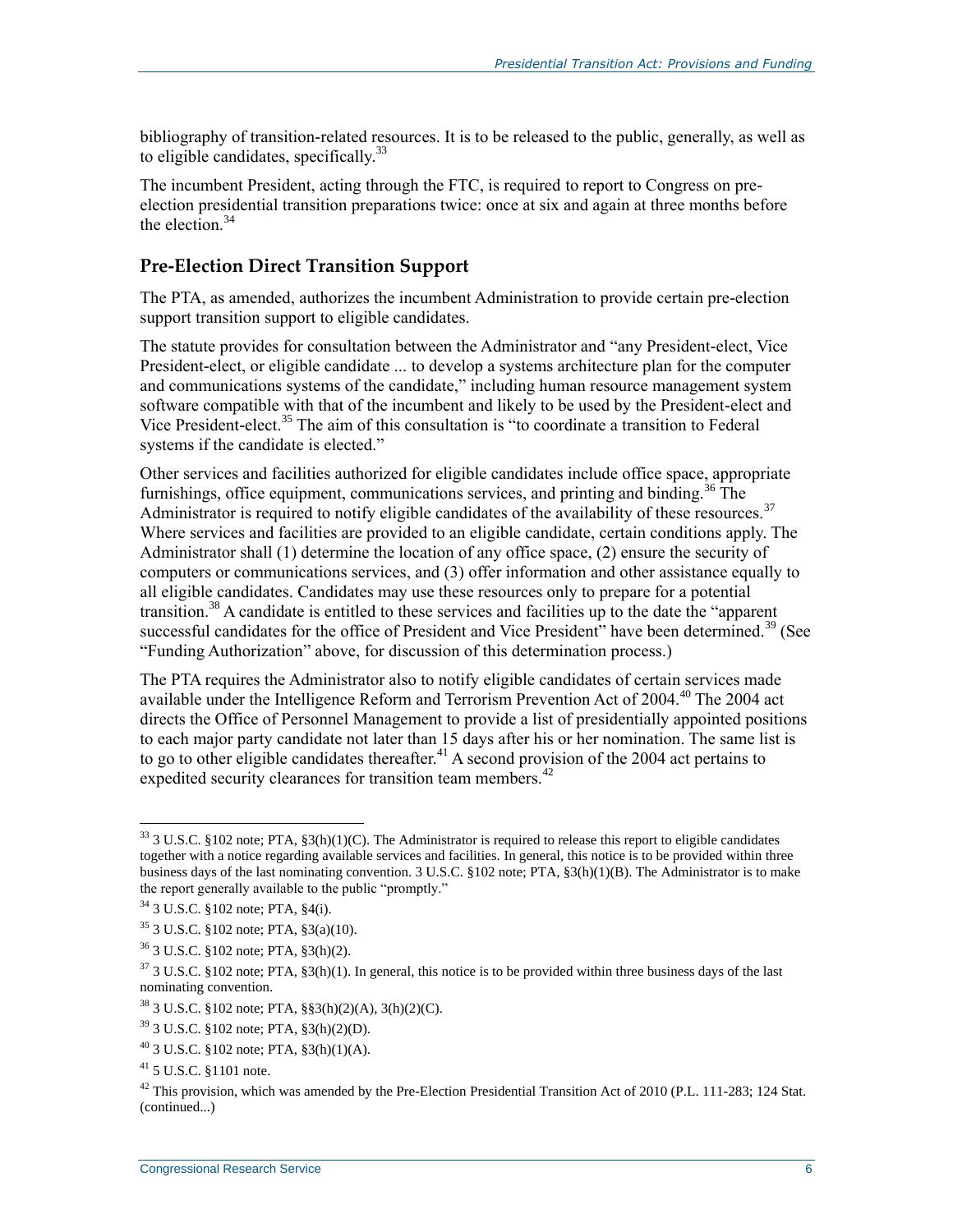The PTA also authorizes the Administrator to fund, during the transition, orientation activities, primarily for "individuals the President-elect or eligible candidate ... for President intends to nominate as department heads or appoint to key positions in the Executive Office of the President or executive agencies.<sup>343</sup> The purpose of these activities is to acquaint the incoming leadership "with the types of problems and challenges that most typically confront new political appointees when they make the transition from campaign and other prior activities to assuming the responsibility for governance."<sup>44</sup> Personnel who may assist in the transition process include individuals who "(I) held similar leadership roles in prior administrations; (II) are department or agency experts from the Office of Management and Budget or an Office of Inspector General of a department or agency; or  $(III)$  are relevant staff from the" Government Accountability Office.<sup>45</sup> The orientation activities specified in the statute include "training or orientation in records management ... including training on the separation of Presidential records and personal records," as well as "training or orientation in human resources management and performance-based management."<sup>46</sup>

The PTA directs the Administrator to work with the Archivist of the United States to create, in support of the orientation activities, a transition directory compiling "Federal publications and materials with supplementary materials developed by the Administrator." The directory is to include "information on the officers, organization, and statutory and administrative authorities, functions, duties, responsibilities, and mission of each department and agency."<sup>47</sup>

#### **Funding of Pre-Election Transition Activities by Campaigns**

The PTA enables eligible presidential candidates to fund pre-election transition activities through their campaigns.<sup>48</sup> As described in the Senate report on the amendment that established this provision,

In order to supplement the services and access to facilities provided by the Administrator, an eligible candidate may, under the provisions of this subsection, establish a separate fund—qualifying for the purposes of section  $501(c)(4)$  of the Internal Revenue Code of 1986—to pay for transition services and facilities. An eligible candidate may transfer into this fund contributions received for his or her general election campaign and may also solicit and accept donations directly into it.<sup>49</sup>

The statute places limits on donations as a condition for receiving services and funds under the act. Under these limitations, the eligible candidate "shall not accept more than \$5,000 from any

l

 $^{48}$  3 U.S.C. §102 note; PTA, §3(h)(3).

<sup>(...</sup>continued)

<sup>3046),</sup> allows each eligible candidate to submit, before the general election, security clearance requests for "prospective transition team members who will have a need for access to classified information" in the course of their work. The law directs that resulting investigations and eligibility determinations be completed, as much as possible, by the day after the general election (50 U.S.C. §3342).

 $^{43}$  3 U.S.C. §102 note; PTA, §3(a)(8)(B).

<sup>&</sup>lt;sup>44</sup> 3 U.S.C. §102 note; PTA, §3(a)(8)(A)(i).

 $^{45}$  3 U.S.C. §102 note; PTA, §3(a)(8)(A)(ii).

 $46$  Ibid.

<sup>47</sup> 3 U.S.C. §102 note; PTA, §3(a)(9).

 $49$  S.Rept. 111-239, p. 7. The entities identified in section  $501(c)(4)$  of the Internal Revenue Code include those typically referred to as social welfare organizations. For more, see CRS Report 96-264, *Frequently Asked Questions About Tax-Exempt Organizations*, by Erika K. Lunder.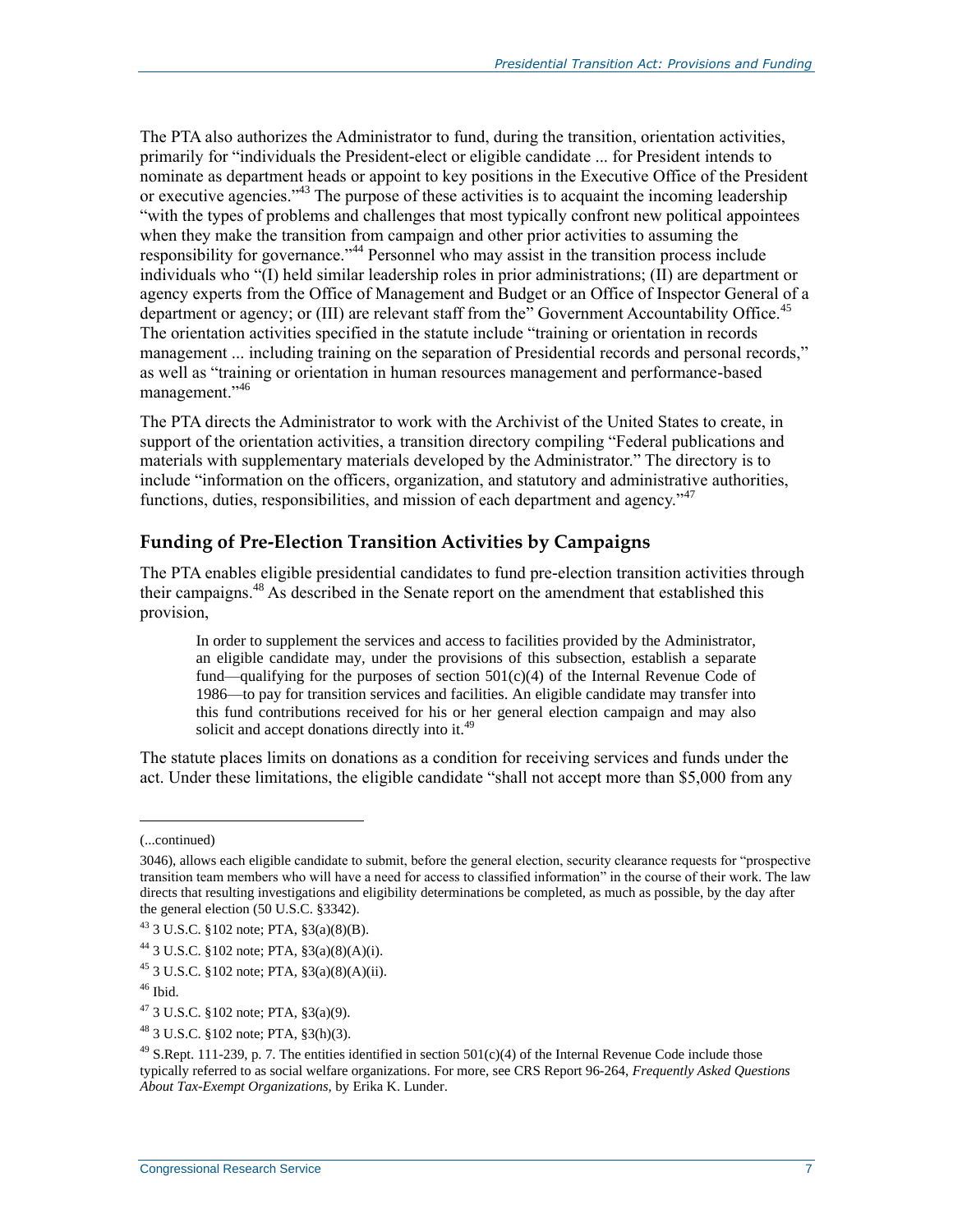person, organization, or other entity for the purposes of carrying out activities authorized by" the  $PTA$ <sup>50</sup>

#### **Designation of Career Officials to Lead During the Transition**

The PTA requires that agency heads designate, by early May of a presidential election year, senior career officials to oversee transition-related activities. Such a designation is to be made for the agency and each of its major components and subcomponents.<sup>51</sup>

The PTA also provides for interim leadership of agencies during the transition by career officials. It directs agency heads to designate, by September 15 of a presidential election year, a senior career official to serve in an acting capacity in each vacated noncareer position deemed critical.<sup>52</sup> In the case of advice and consent positions, such designations are to be consistent with the Vacancies Reform Act of 1998.<sup>53</sup>

#### **Memoranda of Understanding on Transition**

The PTA directs the President, acting through the FTC, to negotiate a memorandum of understanding (an MOU) with each eligible candidate's representative prior to November 1 of a presidential election year. The MOU is to address "at a minimum, the conditions of access to employees, facilities, and documents of agencies by transition staff." As much as possible, these MOUs are to be based on MOUs from previous presidential transitions.<sup>54</sup>

### **Post-election Support**

Once the President-elect and Vice President-elect have been ascertained by the Administrator, the PTA authorizes the Administrator to provide—to the President-elect and Vice President-elect certain facilities, funds, and services to prepare for future duties, including the following:

- Suitable office space appropriately equipped with furniture, furnishings, office machines and equipment, and office supplies;
- Payment of the compensation of members of office staffs designated by the President-elect or Vice President-elect;
- Payment of expenses for the procurement of services of experts or consultants or organizations thereof for the President-elect or Vice President-elect;
- Payment of travel expenses and subsistence allowances, including rental of Government or hired motor vehicles;

 $\overline{a}$  $50$  3 U.S.C. §102 note; PTA, §6(c). This provision is applied to funds collected during campaigns by Section  $3(h)(3)(B)(iii)$ .

<sup>51</sup> 3 U.S.C. §102 note; PTA, §4(f)(1).

 $52$  3 U.S.C. §102 note; PTA, §4(f)(2).

<sup>&</sup>lt;sup>53</sup> Advice and consent positions are those filled through appointment by the President, with the advice and consent of the Senate. For more on the Vacancies Reform Act of 1998, see CRS Report RS21412, *Temporarily Filling Presidentially Appointed, Senate-Confirmed Positions*, by Henry B. Hogue.

 $54$  3 U.S.C. §102 note; PTA, §4(g). For examples of such MOUs, see "Memorandum of Understanding Between the Obama-Biden Transition Project and the General Services Administration" and "Memorandum of Understanding between the General Services Administration and the Romney Readiness Project," available at http://presidentialtransition.org/publications/searchresults.php.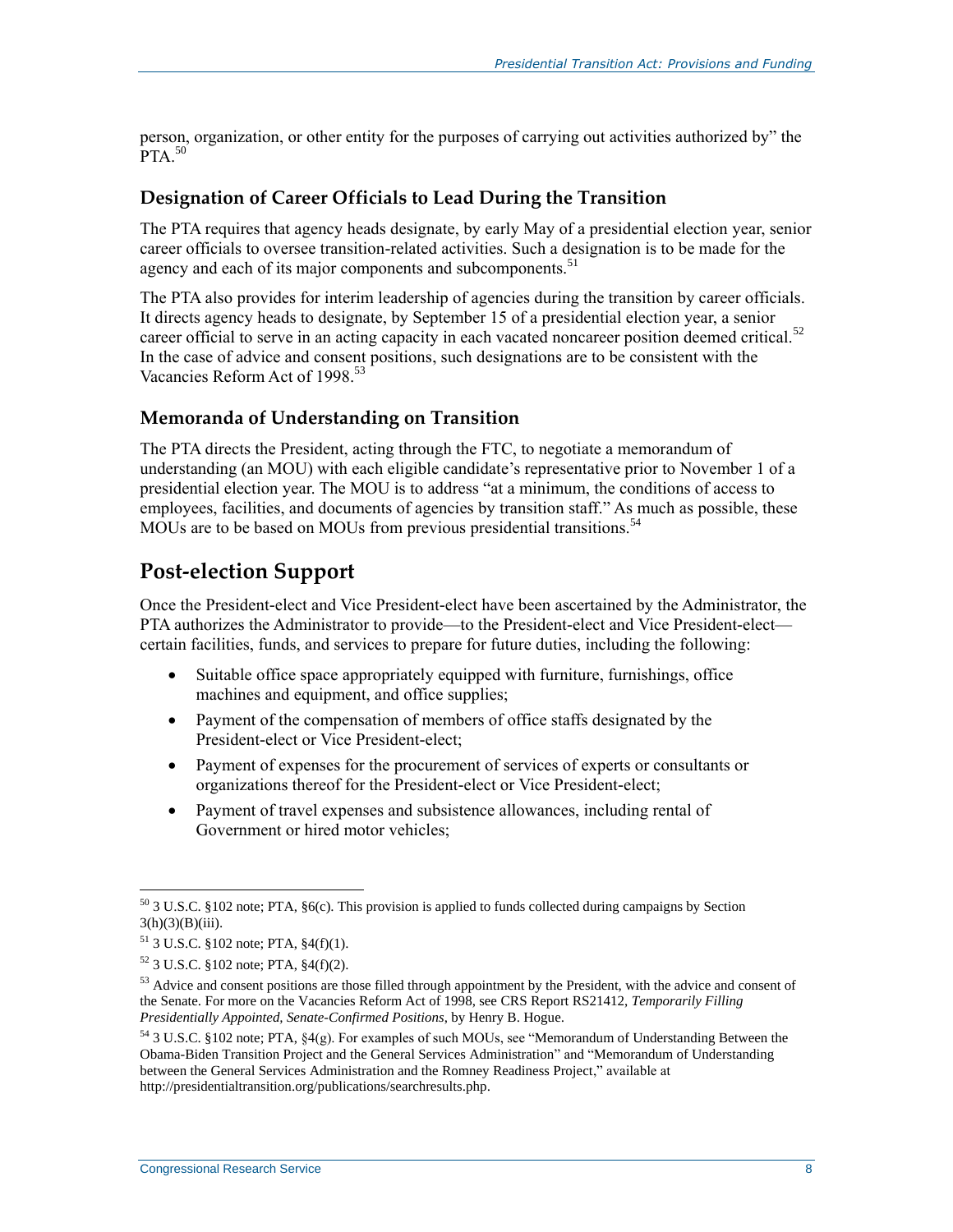- When requested by [one of the incoming officers or a designee], and approved by the President, Government aircraft ... for transition purposes on a reimbursable basis;
- [W]hen requested by [one of the incoming officers or a designee], aircraft ... chartered for transition purposes;
- Communications services; and
- Payment of expenses for printing and binding. $55$

In addition, the PTA authorizes funding for the use of the U.S. Postal Service by the Presidentelect and Vice President-elect "in connection with [their] preparations for the assumption of official duties." 56

As discussed in greater detail above (["Pre-Election Direct Transition Support"](#page-8-0)), the PTA also authorizes the Administrator to fund incoming leadership orientation activities for the intended nominees of the President-elect during the transition. The purpose of these activities is to acquaint members of the new Administration with governance issues they are likely to face as they take office. The statute specifies the personnel who may assist in the transition process,<sup>57</sup> and it also identifies orientation activities that may be included.<sup>58</sup>

The statute also provides that these orientation activities "shall include the preparation of a detailed classified, compartmented summary ... of specific operational threats to national security; major military or covert operations; and pending decisions on possible uses of military force."<sup>59</sup> This summary is to be conveyed to the President-elect as soon as possible after the general election. $60$ 

As noted above ("Pre-Election Direct Transition Support"), the PTA provides for consultation between the Administrator and

any President-elect, Vice President-elect, or eligible candidate ... to develop a systems architecture plan for the computer and communications systems of the candidate to coordinate a transition to Federal systems if the candidate is elected including ... human resource management system software

compatible with that of the incumbent and likely to be used by the President-elect and Vice President-elect.<sup>61</sup>

<sup>&</sup>lt;sup>55</sup> 3 U.S.C. §102 note; PTA, §3(a). Some of these resources would have been authorized to be provided while the President-elect was an eligible candidate, as well. See "Pre-Election Direct Transition Support," above.

<sup>56</sup> 3 U.S.C. §102 note; PTA, §§3(a)(7) and 3(d).

 $57$  3 U.S.C. §102 note; PTA, §3(a)(8). Personnel who may assist in the transition process include individuals who "(I) held similar leadership roles in prior administrations; (II) are department or agency experts from the Office of Management and Budget or an Office of Inspector General of a department or agency; or (III) are relevant staff from the" Government Accountability Office.

<sup>&</sup>lt;sup>58</sup> Ibid. The orientation activities specified in the statute include "training or orientation in records management ... including training on the separation of Presidential records and personal records," as well as "training or orientation in human resources management and performance-based management." As noted above, the PTA directs the Administrator and the Archivist to create a related transition directory (3 U.S.C. §102 note; PTA, §3(a)(9)). See "Pre-Election Direct Transition Support."

<sup>59</sup> 3 U.S.C. §102 note; PTA, §3(a)(8)(A)(v).

 $60$  Ibid.

 $61$  3 U.S.C. §102 note; PTA, §3(a)(10).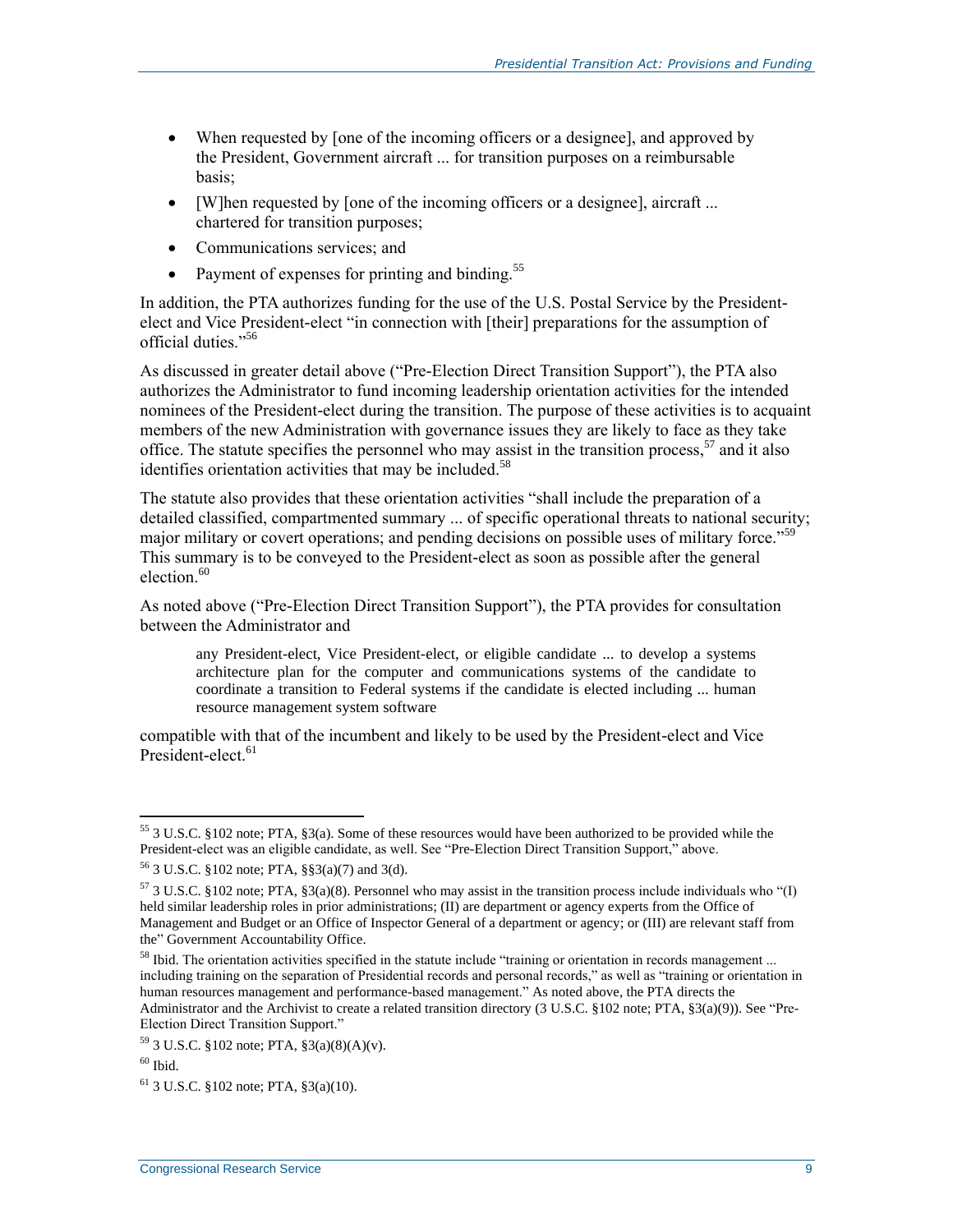### **Transition-Related Security Clearances**

**Appointees:** The PTA recommends that the President-elect submit the "names of candidates for high level national security positions through the level of undersecretary of cabinet departments" to the agency with national security clearance functions. It further recommends that this action be taken as soon as possible after the presidential election, and it requires the responsible agency or agencies to carry out background investigations of these candidates for high-level national security positions "as expeditiously as possible ... before the date of the inauguration."<sup>62</sup>

**Transition team members:** A separate transition-related provision of law that is not included in the PTA is worth noting here. The Intelligence Reform and Terrorism Prevention Act of 2004<sup>63</sup> included a provision that facilitates pre-election security clearances for transition team members. This provision, which was amended by the Pre-Election Presidential Transition Act of 2010,  $64$ allows each eligible candidate to submit, before the general election, security clearance requests for "prospective transition team members who will have a need for access to classified information" in the course of their work. The law directs that resulting investigations and eligibility determinations "to permit appropriate prospective transition team members to have access to classified information shall be completed, to the fullest extent practicable, by the day after the date of the general election."<sup>65</sup>

## **Disclosure Requirements**

The PTA requires that the President-elect and Vice President-elect disclose certain financial and personnel information as a condition for receiving services and funds under the act. They must disclose to the Administrator "the date of contribution, source, amount, and expenditure thereof" of all non-federal funds (such as private contributions) received before or after the general election, "for use in the preparation of the President-elect or Vice-President-elect for the assumption of [their] official duties."<sup>66</sup> They must submit a report with such disclosures to the Administrator not later than 30 days after inauguration; these disclosures are then to be released to the public by the Administrator. In addition, the PTA requires, as a condition for receiving services and funds, that the President-elect and Vice-President-elect "make available to the Administrator and the Comptroller General all information concerning such contributions" as may be required for "auditing both the public and private funding" used in PTA-authorized activities.

As noted earlier, the PTA also sets limitations on transition-related donations as a condition for receiving services and funds under the act. Under these limitations, the President-elect and Vice President-elect "shall not accept more than \$5,000 from any person, organization, or other entity for the purposes of carrying out activities authorized by" the PTA.<sup>67</sup> The PTA also requires that the incoming team disclose to the public (1) "the names and most recent employment of all transition personnel ... who are members of the President-elect or Vice-President-elect's Federal department or agency transition teams"; and (2) "information regarding the sources of funding

 $62$  3 U.S.C. §102 note; PTA, §3(f).

<sup>63</sup> P.L. 108-458; 118 Stat. 3638.

<sup>64</sup> P.L. 111-283; 124 Stat. 3046.

<sup>65</sup> 50 U.S.C. §3342.

<sup>66</sup> 3 U.S.C. §102 note; PTA, §6(a).

 $67$  3 U.S.C. §102 note; PTA, §6(c).